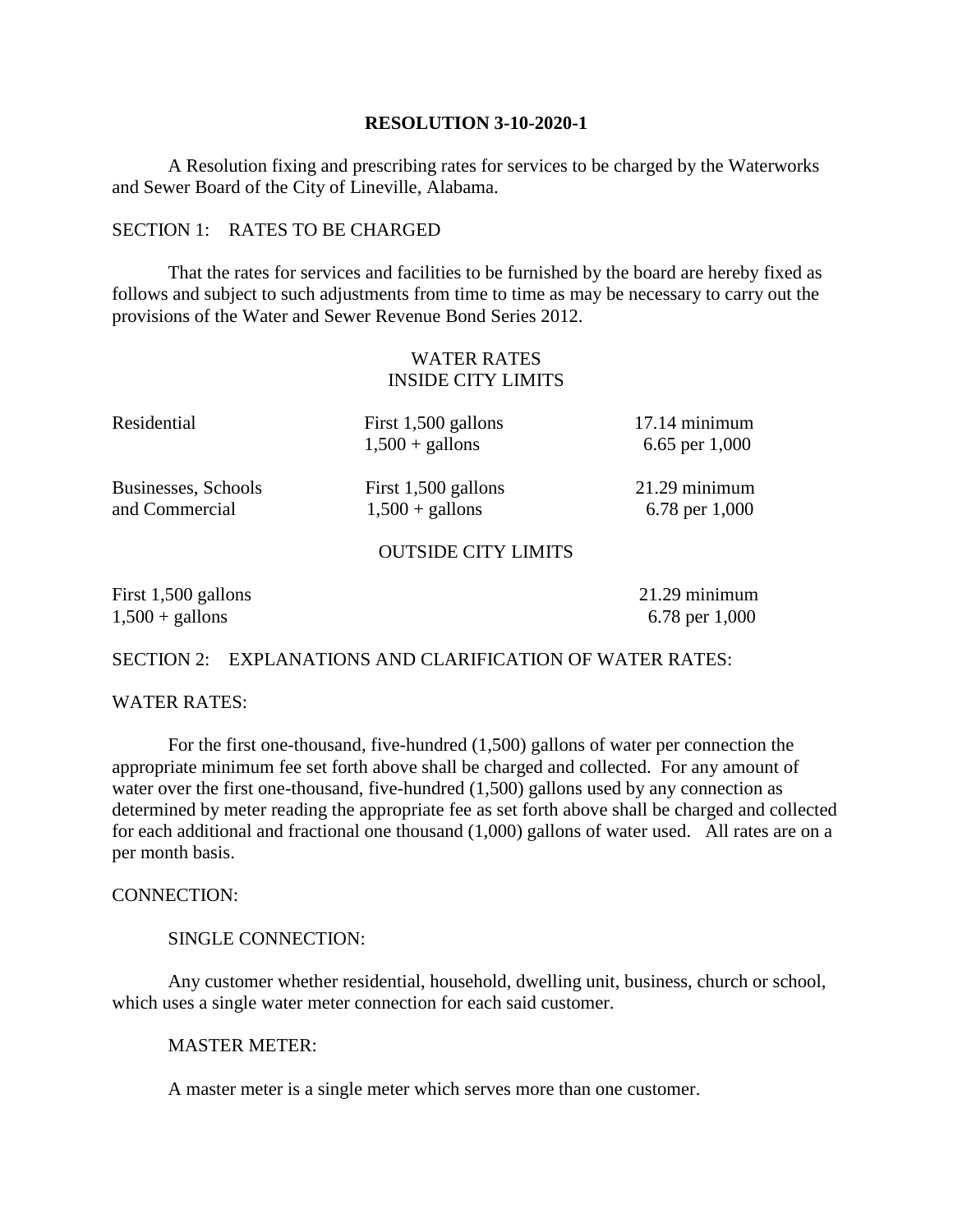Any customer whether residential, household, dwelling unit, business, church, or school, which is connected to a master meter shall be charged the appropriate fee as if it is a single connection. Any water used beyond the minimum amount for the total number of connections to said master meter shall be charged to and collected from the owners of the master meter if those entities connected to the master meter do not each have an individual meter which is read by the Board.

## OUTSIDE CITY LIMITS:

Those water service customers living outside the City limits of the City of Lineville shall pay the fee (s) set forth herein above. All other terms and conditions apply.

### SEWER SERVICE CHARGE:

Residential \$10.54

 Plus \$3.30 per 1,000 gallons of water metered

Commercial \$13.14

 Plus \$3.81 per 1,000 gallons of water metered

All Residential customers receiving sewer service shall pay a minimum fee of \$10.54 per month for sewer service.

In addition to the minimum fee each Residential customer shall pay a fee of \$3.30 per thousand (1,000) gallons of water used by said customer as determined by water meter readings.

All NON-Residential customers receiving sewer service shall pay a minimum fee of \$13.14 per month for sewer service.

In addition to the minimum fee each NON-Residential customer (being all churches, schools, business, and any other commercial customer) shall pay a fee of \$3.81 per thousand (1,000) gallons of water used by said customer as determined by water meter readings.

All rates are on a per month basis.

This Resolution shall be effective as fixing the rates and charges which any customer, by accepting services from the Board, agrees to pay and the terms and conditions of rending the same. The rates will be effective as of the 1<sup>st</sup> day of January, 2020 and will be included in the billing received in the month of February, 2020.

Passed and Adopted this \_\_\_\_ day of \_\_\_\_\_\_\_\_\_\_\_\_\_\_, 2020.

Chairman:

Kenny Cleveland